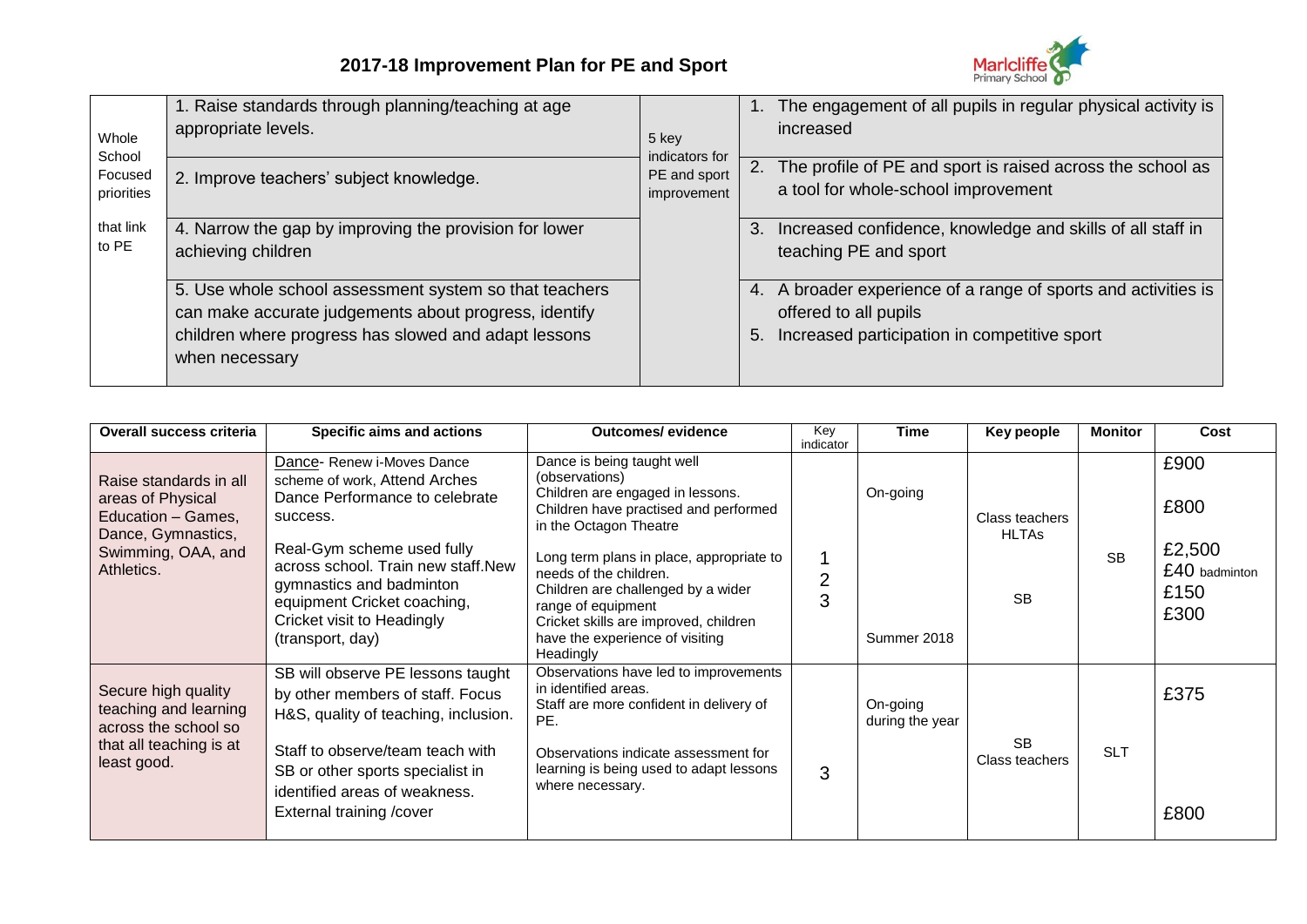| <b>Overall success criteria</b>                                                                                   | Specific aims and actions                                                                                                                                                                                                                                                                                                                                                           | <b>Outcomes/ evidence</b>                                                                                                                                                                                                                                                                                                                                                                                                                                 | Key<br>indicator                                                   | <b>Time</b>                                 | Key people                                         | <b>Monitor</b>          | Cost                                                                                          |
|-------------------------------------------------------------------------------------------------------------------|-------------------------------------------------------------------------------------------------------------------------------------------------------------------------------------------------------------------------------------------------------------------------------------------------------------------------------------------------------------------------------------|-----------------------------------------------------------------------------------------------------------------------------------------------------------------------------------------------------------------------------------------------------------------------------------------------------------------------------------------------------------------------------------------------------------------------------------------------------------|--------------------------------------------------------------------|---------------------------------------------|----------------------------------------------------|-------------------------|-----------------------------------------------------------------------------------------------|
| Enhance quality and<br>opportunity for sports<br>across school                                                    | Employ L3 sports apprentice                                                                                                                                                                                                                                                                                                                                                         | Lunchtime sports sessions are well<br>established.<br>More after-school clubs are running.<br>Class teachers are supported when<br>teaching PE lessons.<br>More out of school competitions can be<br>accessed due to higher staffing levels.                                                                                                                                                                                                              | 1<br>3<br>$\overline{4}$<br>5                                      | Sept-Easter<br>CG.<br>New Summer<br>2018    | Head<br>SB to mentor                               | <b>SLT</b>              | £8,000                                                                                        |
| Improve the PE and<br>sport curriculum to<br>create more<br>opportunities relevant<br>to needs of our<br>children | Staff questionnaire to self-access<br>strengths and weaknesses and to<br>review the schemes of work in place.<br>Increase resources and revise current<br>schemes of work.<br>SB Attend regular network meetings.<br>PE Resources shared to offer a wider<br>curriculum.<br>Directory of good or better PE coaches<br>etc.<br>Sainsbury's Games competitions<br>Arches competitions | CPD to be undertaken where identified.<br>Use strengths to teach children in<br>lessons and also to deliver extra-<br>curricular activities where possible<br>Membership of Arches Partnership<br>Good practice has been shared with<br>locality schools and with the Arches<br>School Sports Partnership.<br>Children have had the opportunity to<br>take part in many competitions.                                                                     | $\mathbf 1$<br>$\overline{2}$<br>3<br>$\overline{\mathbf{4}}$<br>5 | October 2017<br>December<br>2017<br>ongoing | PE coordinator<br><b>Teachers</b><br><b>HLTAs</b>  | <b>SB</b><br><b>SLT</b> | £200 network<br>£935 Arches<br>membership<br>£500 release<br>staff to cover<br>£10 pitch hire |
| Raise the profile of PE<br>and sports                                                                             | Change for Life<br>Youth sports trust                                                                                                                                                                                                                                                                                                                                               | C.for.L club established. Focus on<br>healthy eating/cooking<br>Resources accessed, local sporting<br>events.                                                                                                                                                                                                                                                                                                                                             | $\mathbf{1}$                                                       | On-going                                    | SB.                                                | <b>SLT</b>              | £200<br>£50                                                                                   |
| Inclusion ~ Ensure all<br>children, including<br>those with SEND, can<br>fully access the PE<br>curriculum.       | Teachers to adapt lessons where<br>necessary. For example some ASD<br>pupils may only take part in some<br>activities; others will be adapted for<br>them.                                                                                                                                                                                                                          | Children are enjoying and are<br>comfortable in PE lessons and making<br>good progress at an individual level.<br>Observations indicate assessment for<br>learning is being used to adapt lessons<br>where necessary.                                                                                                                                                                                                                                     | $\mathbf 1$                                                        | On-going                                    | <b>HLTAs doing</b><br>PE lessons<br>Class teachers | <b>SENCO</b>            |                                                                                               |
|                                                                                                                   | Differentiation will ensure the level of<br>challenge is high for all.<br>Train a School Sports Council and<br>Change 4 Life Champions Team to<br>engage targeted children, (SEND, Pupil<br>Premium, less engaged), in physical<br>activity<br>Additional- Trips / Competitions /<br>Festivals for SEND / Pupil premium<br>children                                                 | Skills and challenge are suitable for<br>less physically confident through to<br>gifted and talented in sport.<br>Less confident / active / able children<br>are participating in the Change4Life<br>initiative.<br>High quality extracurricular clubs<br>offered to targeted children, developing<br>young people's physical and social skill<br>development. C4L Champions can<br>also support teachers in lessons.<br>Festivals/trips have taken place | $\mathbf 1$<br>$\overline{2}$<br>$\overline{4}$                    | Autumn 2017<br>Over the year                | PE coordinator                                     | <b>SLT</b>              | £300 SEND                                                                                     |